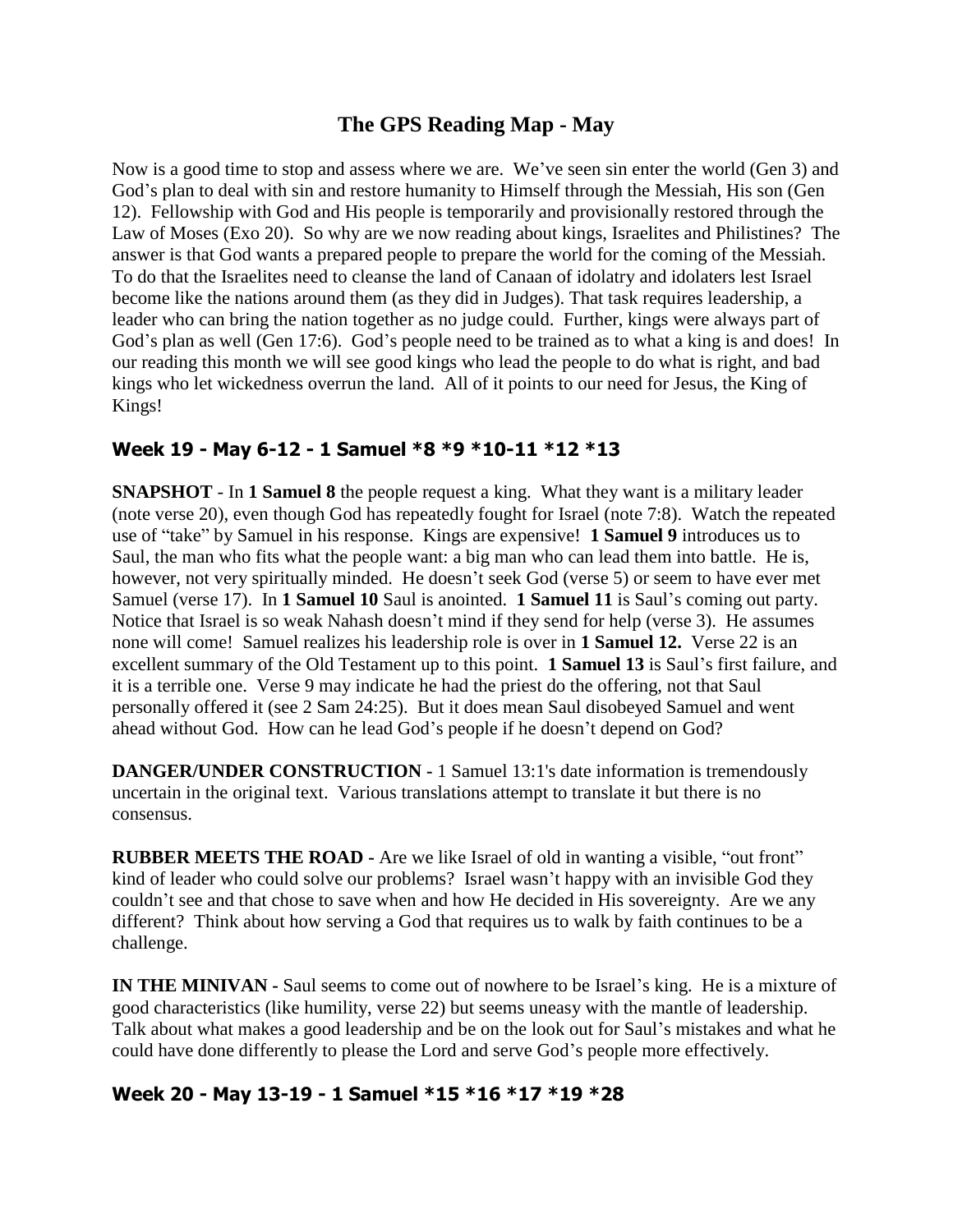**SNAPSHOT** - We continue to see the vast need for godly leadership, and we continue to see that Saul will not be that kind of leader. 1 Samuel 14 (which we skipped) records another failure of Saul's, but **1 Samuel 15's** failure is much worse. Watch the repeated use of the terms "listen," "voice" and "word of the Lord" to see who Saul will, and will not listen to (notice especially verse 24). In **1 Samuel 16** we meet the man who will be right kind of king. Verse 7 becomes the hallmark of David's reign: David has the right kind of heart. David does more than talk a good game. He defeats Goliath in **1 Samuel 17**. His words are important however. Notice how David frames the battle as being between Goliath *and God* (verses 26, 45-47). Not surprisingly, God wins the battle. Saul's jealousy consumes him and he begins plotting against David (1 Samuel 18). **1 Samuel 19** describes more of Saul's attempts to murder David. 1 Samuel 20-27 tells of David's various adventures trying to stay alive while Saul pursues him (and neglects the kingdom). We close Saul's life by reading **1 Samuel 28**, where he commits one of the most horrible sins imaginable, divination. Saul won't speak to God so God won't speak to him (verse 6). Samuel's prophecy in verse 19 is correct, as 1 Samuel 31 shows.

**DANGER/UNDER CONSTRUCTION - 16:14-23** is difficult. Is this a spirit of depression (Saul has the "blues") or is it demonic? We cannot be sure. **17:55** is also uncertain. 16:21 seems to say David was already in Saul's service. Why doesn't he know him now? Did he forget? Perhaps Saul had many armor bearers. It is also possible that this material is not in chronological order. The woman in **chapter 28** is famous for being a "witch," but she really is a medium: she claims to be able to consult the dead. What she does is absolutely forbidden in the Law (Deut. 18:11; Lev. 19:31; 20:6, 27).

**RUBBER -** Watch carefully as you read along here for the theme of Saul fighting against God. There is much here on what God has done and how God is with David (18:12,14, 28; 19:5, 20- 24; see also 20:31; 23:17 and 24:19-20 to see how Saul knows he is trying to hold onto the throne despite God's clear will that David be king). Think about what it means to fight against God today. Are people still doing that? Are you?

**IN THE MINIVAN** - What do we do when we don't get what we want? Children often throw fits (if their parents allow it). The readings about Saul provide a great opportunity to talk about the consequences of one's actions, and throwing a tantrum when one is unhappy with what he/she has brought upon self. Saul also shows how sin progresses: he goes from being disobedient to God to trying to murder David to consulting a witch.

### **Week 21 - May 20-26 - 2 Samuel \*5 \*6 \*7 \*11 \*12**

**SNAPSHOT** - The first five chapters of 2 Samuel discuss a time of civil war as the house of Saul tries to hold onto the throne while the house of Judah makes David its king. **2 Samuel 5** finally sees David anointed as king over a re-unified nation. Notice the heavy emphasis on David's reliance on God. We finally have the right man for the job! **2 Samuel 6** records David's efforts to make Jerusalem the capital of all Israel in a religious and civil sense. He makes a crucial mistake doing this, but will learn from it. **2 Samuel 7** is one of the most important chapters in the Bible. It contains the promise to David that God will make of him an everlasting house, i.e. a ruling dynasty that will never end (verses 11-16). This promise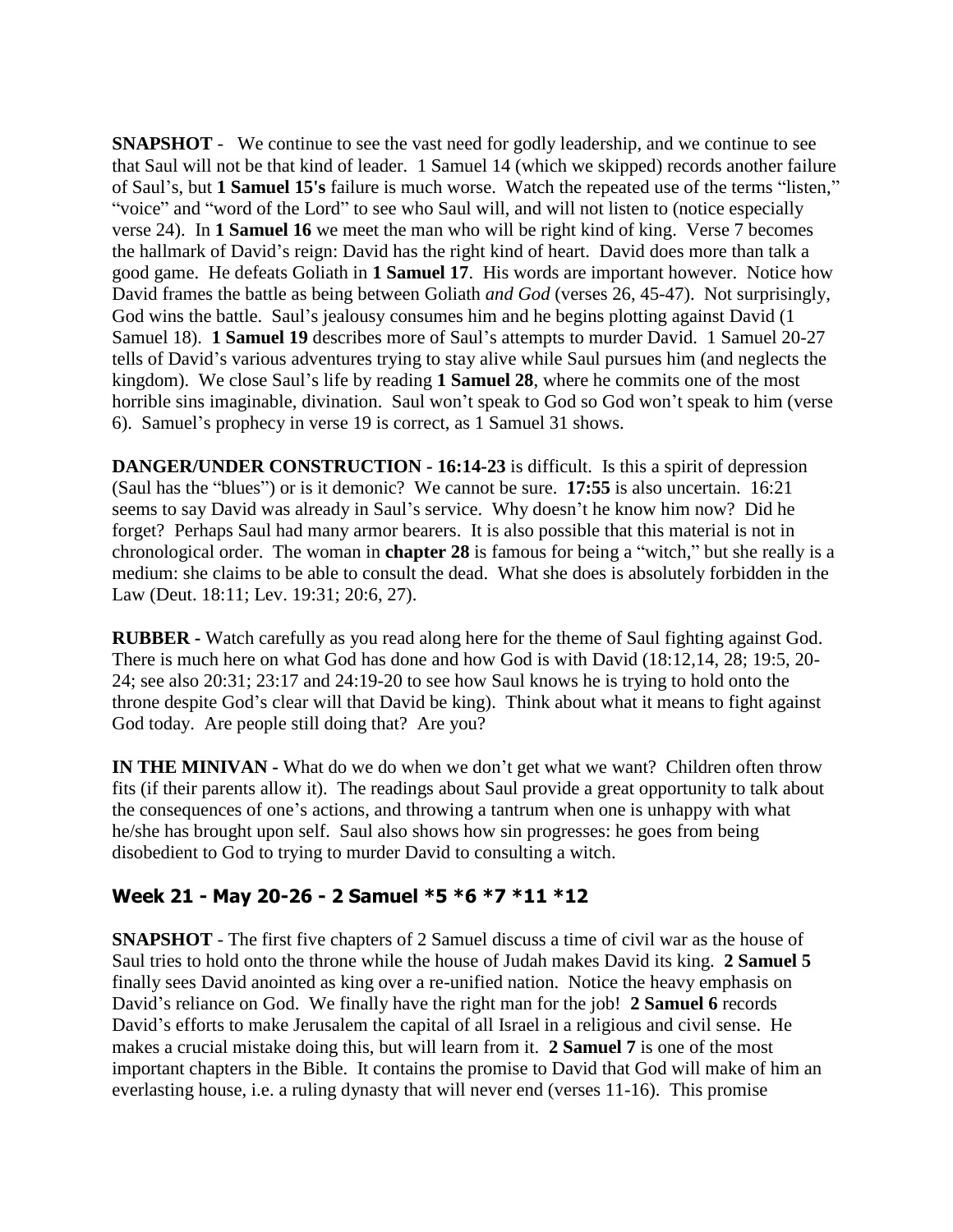ultimately is fulfilled in Jesus Christ. Once again we're brought back to the big picture of the Bible. We need a Savior, and we need a King. We will have both in Jesus, who will be of the House of David (see Matthew 1:1). Like a puzzle, piece by piece the picture of the Messiah the Old Testament is putting together for us is becoming clearer. *2 Samuel 7 is a giant piece of that puzzle.* **2 Samuel 11** tells of David's lowest point, the sin with Bathsheba. However **2 Samuel 12** shows how different David is from Saul. Instead of blaming everyone else he repents (verse 13)!

**DANGER/UNDER CONSTRUCTION - Chapter 6** is fraught with questions. Why did God kill Uzzah? The answer is simple: he violated God's law! Read 1 Chron 15:11-15 to see how David learned from what went wrong. Then we wonder about David dancing (6:14). Michal accuses him of being naked (verse 20) but he was most certainly not naked (see 1 Chron 15:27). Michal despises David for laying aside the royal robes to humble himself before God. She is truly her father's daughter, only interested in power and exalting self.

**RUBBER -** David's sin in chapter 11 well illustrates the power of sexual lust and seeing what one shouldn't. What steps can you take in your life to address this very prevalent temptation?

**IN THE MINIVAN -** It's quite common today to hear "Everyone makes mistakes." That line is quickly tossed out to excuse sin. What we want our children to learn this week is that yes, all are sinners but those who seek God will repent! Even someone as good and spiritually minded as David sinned. But he refused to excuse his wrongdoing and instead turned to God for forgiveness. He also accepted without complaint God's punishment.

# **Week 22 - May 27-June 2 - 2 Samuel \*15 \*16 \*17 \*18 \*19**

**SNAPSHOT** - The three chapters we jumped (2 Samuel 12-14) tell us how David and his son Absalom's relationship soured. In **1 Samuel 15** all of that comes to a head as Absalom leads a rebellion designed to murder his father and seize the throne by force. If David thought things couldn't get worse, they do in **1 Samuel 16**. Shimei (perhaps an old advocate of the house of Saul?) curses David, making what is a bad day even worse. The tide turns in **1 Samuel 17**, as Hushai's counsel answers the prayer of David (15:31). Hushai plays off of Absalom's vanity with deadly effect (17:11). **1 Samuel 18** is one of the saddest chapters in the Bible. When Absalom doesn't strike quickly as Ahithophel counseled the rebellion is lost. Time is on David's side now. He can gather his forces and with his advantage in military experience, intelligence and leadership he and his generals can decide where and when to fight the battle. Absalom's forces are routed and he is killed. David is crushed (verse 33). It has been more than ten years since David committed adultery with Bathsheba. What a sad and bitter toll that terrible sin has cost David! **1 Samuel 19** sees David receiving a needed rebuke from Joab (verses 1-8) and then getting back to the business of governing the kingdom. David is gracious and kind in victory, even to his foes. That said, there is a developing rift in the kingdom (verses 41-43).

**DANGER/UNDER CONSTRUCTION -** Absalom using David's concubines (**16:15-23**) seems odd to us but in that world the man who possessed the royal harem had a huge claim on the throne (as we will see again in 1 Kings). It also guaranteed the breach between Absalom and David was permanent. There is no going back for Absalom now.